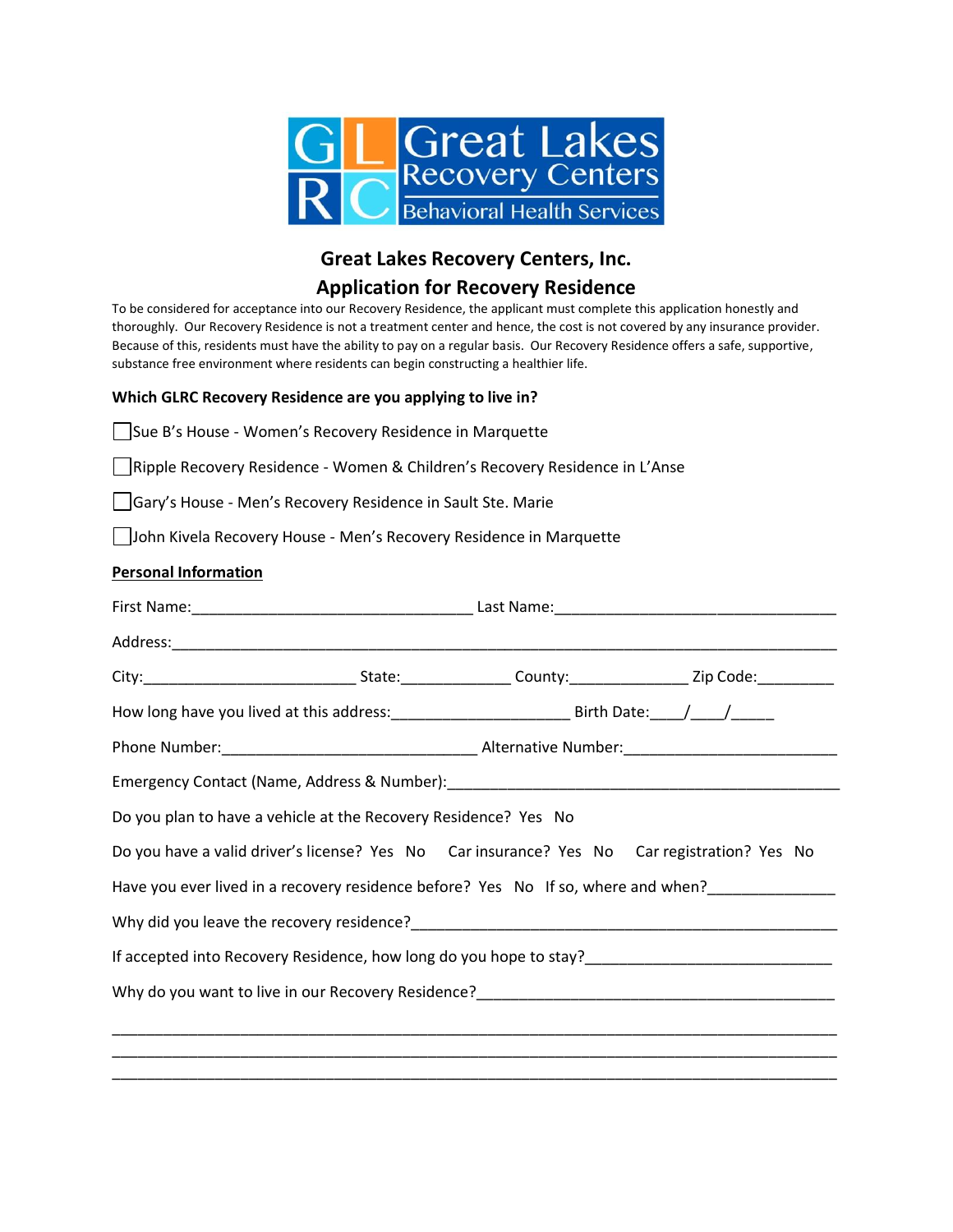What assets do you bring to the table that can benefit the atmosphere of recovery in this residence?

\_\_\_\_\_\_\_\_\_\_\_\_\_\_\_\_\_\_\_\_\_\_\_\_\_\_\_\_\_\_\_\_\_\_\_\_\_\_\_\_\_\_\_\_\_\_\_\_\_\_\_\_\_\_\_\_\_\_\_\_\_\_\_\_\_\_\_\_\_\_\_\_\_\_\_\_\_\_\_\_\_\_\_\_\_ \_\_\_\_\_\_\_\_\_\_\_\_\_\_\_\_\_\_\_\_\_\_\_\_\_\_\_\_\_\_\_\_\_\_\_\_\_\_\_\_\_\_\_\_\_\_\_\_\_\_\_\_\_\_\_\_\_\_\_\_\_\_\_\_\_\_\_\_\_\_\_\_\_\_\_\_\_\_\_\_\_\_\_\_\_ \_\_\_\_\_\_\_\_\_\_\_\_\_\_\_\_\_\_\_\_\_\_\_\_\_\_\_\_\_\_\_\_\_\_\_\_\_\_\_\_\_\_\_\_\_\_\_\_\_\_\_\_\_\_\_\_\_\_\_\_\_\_\_\_\_\_\_\_\_\_\_\_\_\_\_\_\_\_\_\_\_\_\_\_\_

\_\_\_\_\_\_\_\_\_\_\_\_\_\_\_\_\_\_\_\_\_\_\_\_\_\_\_\_\_\_\_\_\_\_\_\_\_\_\_\_\_\_\_\_\_\_\_\_\_\_\_\_\_\_\_\_\_\_\_\_\_\_\_\_\_\_\_\_\_\_\_\_\_\_\_\_\_\_\_\_\_\_\_\_\_ \_\_\_\_\_\_\_\_\_\_\_\_\_\_\_\_\_\_\_\_\_\_\_\_\_\_\_\_\_\_\_\_\_\_\_\_\_\_\_\_\_\_\_\_\_\_\_\_\_\_\_\_\_\_\_\_\_\_\_\_\_\_\_\_\_\_\_\_\_\_\_\_\_\_\_\_\_\_\_\_\_\_\_\_\_ \_\_\_\_\_\_\_\_\_\_\_\_\_\_\_\_\_\_\_\_\_\_\_\_\_\_\_\_\_\_\_\_\_\_\_\_\_\_\_\_\_\_\_\_\_\_\_\_\_\_\_\_\_\_\_\_\_\_\_\_\_\_\_\_\_\_\_\_\_\_\_\_\_\_\_\_\_\_\_\_\_\_\_\_\_

\_\_\_\_\_\_\_\_\_\_\_\_\_\_\_\_\_\_\_\_\_\_\_\_\_\_\_\_\_\_\_\_\_\_\_\_\_\_\_\_\_\_\_\_\_\_\_\_\_\_\_\_\_\_\_\_\_\_\_\_\_\_\_\_\_\_\_\_\_\_\_\_\_\_\_\_\_\_\_\_\_\_\_\_\_ \_\_\_\_\_\_\_\_\_\_\_\_\_\_\_\_\_\_\_\_\_\_\_\_\_\_\_\_\_\_\_\_\_\_\_\_\_\_\_\_\_\_\_\_\_\_\_\_\_\_\_\_\_\_\_\_\_\_\_\_\_\_\_\_\_\_\_\_\_\_\_\_\_\_\_\_\_\_\_\_\_\_\_\_\_ \_\_\_\_\_\_\_\_\_\_\_\_\_\_\_\_\_\_\_\_\_\_\_\_\_\_\_\_\_\_\_\_\_\_\_\_\_\_\_\_\_\_\_\_\_\_\_\_\_\_\_\_\_\_\_\_\_\_\_\_\_\_\_\_\_\_\_\_\_\_\_\_\_\_\_\_\_\_\_\_\_\_\_\_\_

\_\_\_\_\_\_\_\_\_\_\_\_\_\_\_\_\_\_\_\_\_\_\_\_\_\_\_\_\_\_\_\_\_\_\_\_\_\_\_\_\_\_\_\_\_\_\_\_\_\_\_\_\_\_\_\_\_\_\_\_\_\_\_\_\_\_\_\_\_\_\_\_\_\_\_\_\_\_\_\_\_\_\_\_\_

\_\_\_\_\_\_\_\_\_\_\_\_\_\_\_\_\_\_\_\_\_\_\_\_\_\_\_\_\_\_\_\_\_\_\_\_\_\_\_\_\_\_\_\_\_\_\_\_\_\_\_\_\_\_\_\_\_\_\_\_\_\_\_\_\_\_\_\_\_\_\_\_\_\_\_\_\_\_\_\_\_\_\_\_\_ \_\_\_\_\_\_\_\_\_\_\_\_\_\_\_\_\_\_\_\_\_\_\_\_\_\_\_\_\_\_\_\_\_\_\_\_\_\_\_\_\_\_\_\_\_\_\_\_\_\_\_\_\_\_\_\_\_\_\_\_\_\_\_\_\_\_\_\_\_\_\_\_\_\_\_\_\_\_\_\_\_\_\_\_\_ \_\_\_\_\_\_\_\_\_\_\_\_\_\_\_\_\_\_\_\_\_\_\_\_\_\_\_\_\_\_\_\_\_\_\_\_\_\_\_\_\_\_\_\_\_\_\_\_\_\_\_\_\_\_\_\_\_\_\_\_\_\_\_\_\_\_\_\_\_\_\_\_\_\_\_\_\_\_\_\_\_\_\_\_\_

How do you deal with conflict? What coping skills work for you (be specific)?

Is there anything that you absolutely are unwilling to tolerate while living with other people?\_\_\_\_\_\_\_\_\_

Do you have any history of violence? Yes No

If yes, please explain in detail:  $\blacksquare$ 

Please list any ties you have to the community in which the recovery residence is situated (family, friends, lived here before, etc.):

#### **Employment/Financial Information**

| Are you employed? Yes No If so, who is your employer?                                                                                                                                                                               |
|-------------------------------------------------------------------------------------------------------------------------------------------------------------------------------------------------------------------------------------|
| Do you have any pending applications? Yes No                                                                                                                                                                                        |
|                                                                                                                                                                                                                                     |
|                                                                                                                                                                                                                                     |
|                                                                                                                                                                                                                                     |
| What is/are the specific date(s) that you receive your check(s)?                                                                                                                                                                    |
| If you have no income, are you willing to seek employment immediately? Yes No                                                                                                                                                       |
| Do you have financial support from people in your life? Yes No                                                                                                                                                                      |
| If so, how much monthly and for how long?                                                                                                                                                                                           |
| *You are required to pay \$200 for each of the first two months and then 30% of the gross monthly income (before<br>taxes are taken out), not to exceed \$425 a month as rent in our Recovery Residence. If you do not have income, |

other arrangements for payment must be pre-approved prior to entering into the program.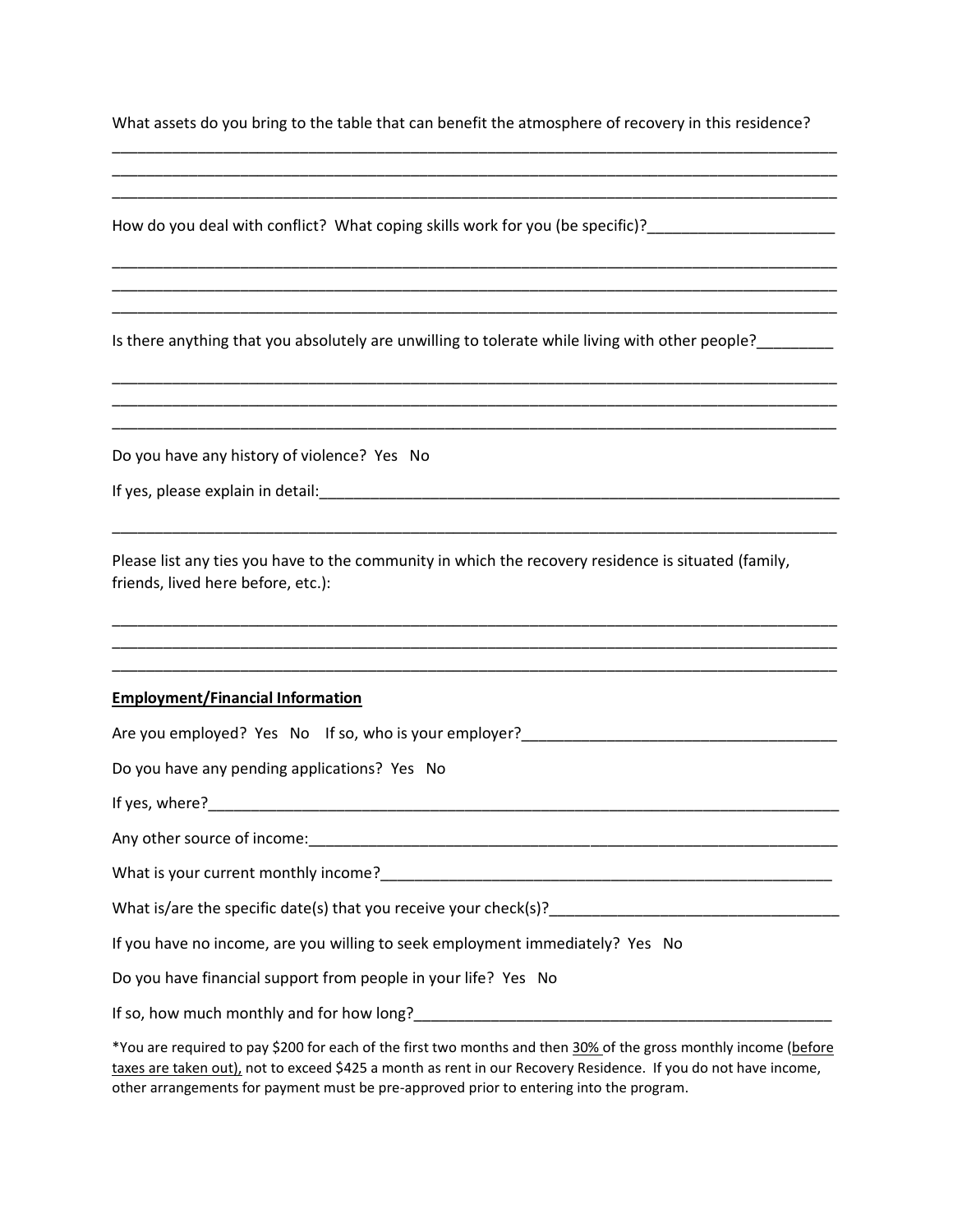# **Medical History**

Please list any medical conditions that you have, along with the medications are you are taking for them:

| *Please note that controlled substances are not allowed in our Recovery Residences.                                                                                                                                                                                                                                                    |  |
|----------------------------------------------------------------------------------------------------------------------------------------------------------------------------------------------------------------------------------------------------------------------------------------------------------------------------------------|--|
| Do you have a seizure disorder or history of seizures? Yes No                                                                                                                                                                                                                                                                          |  |
| Please list any physical limitations, injuries, and recent/needed surgeries:                                                                                                                                                                                                                                                           |  |
|                                                                                                                                                                                                                                                                                                                                        |  |
| Do you have a primary care physician in Marquette? Yes No If so, who: https://www.com/www.com/                                                                                                                                                                                                                                         |  |
|                                                                                                                                                                                                                                                                                                                                        |  |
| <b>Legal History</b>                                                                                                                                                                                                                                                                                                                   |  |
| Are you currently on probation or parole? Yes No Probation/Parole Agent:                                                                                                                                                                                                                                                               |  |
|                                                                                                                                                                                                                                                                                                                                        |  |
| Do you have any violent charges? Yes No CSC charges? Yes No Arson charges? Yes No                                                                                                                                                                                                                                                      |  |
| Please list any charges/dates that you may have on your record:                                                                                                                                                                                                                                                                        |  |
|                                                                                                                                                                                                                                                                                                                                        |  |
|                                                                                                                                                                                                                                                                                                                                        |  |
| <b>Substance Use Disorder &amp; Mental Health Treatment History</b>                                                                                                                                                                                                                                                                    |  |
| Have you ever been in substance use disorder treatment? Yes No How many times?                                                                                                                                                                                                                                                         |  |
| Please provide a thorough history of your substance use disorder treatment episodes (what types of<br>treatment, what years they were in, which programs were they in, what were the outcomes of<br>treatment)<br><u> 1980 - Johann John Harry, mars ar yw i brenin y cyfeiriad y cyfeiriad y cyfeiriad y cyfeiriad y cyfeiriad yn</u> |  |
|                                                                                                                                                                                                                                                                                                                                        |  |
|                                                                                                                                                                                                                                                                                                                                        |  |
|                                                                                                                                                                                                                                                                                                                                        |  |
|                                                                                                                                                                                                                                                                                                                                        |  |
|                                                                                                                                                                                                                                                                                                                                        |  |
|                                                                                                                                                                                                                                                                                                                                        |  |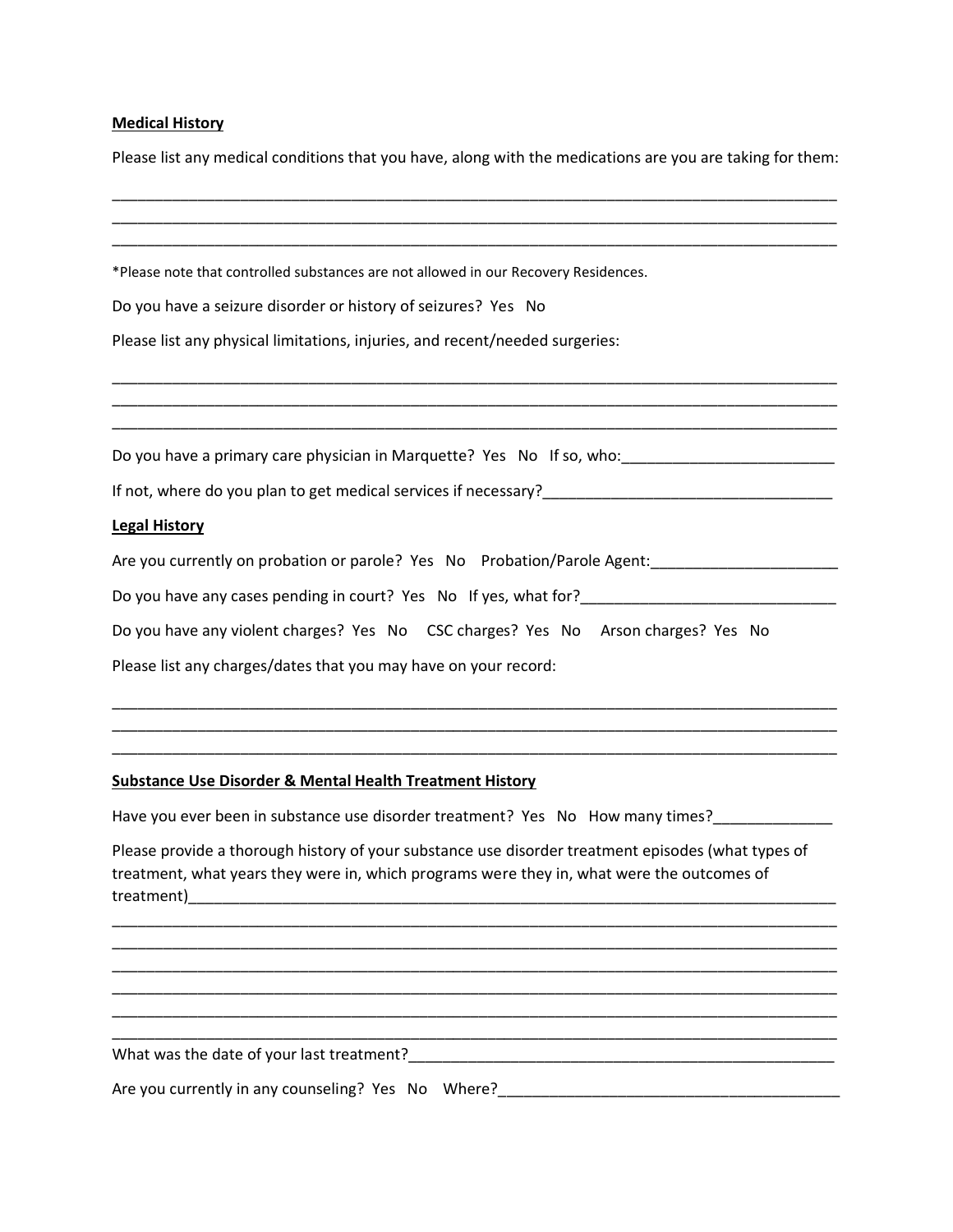\*You must be willing to attend Outpatient Services to be in our Recovery Residence.

Are you currently receiving any Medication Assisted Treatment? Yes No

If so, what medication are you on?

\*GLRC does not allow any controlled medications or substances to be utilized in any of our facilities, except for in acute circumstances as approved by management (accident, withdrawal, etc.). This includes medications such as Methadone, Suboxone, Subutex, etc., even if they are prescribed by a physician for a legitimate medical condition. Our recovery residences require residents to manage and store their own medications and because there can be an increased risk of diversion, theft, overdose and/or abuse with controlled medications, they are not allowed in our facilities, nor are our residents allowed to utilize these medications while in our care.

Have you ever been diagnosed with any mental health disorder (Depression, Anxiety, etc.)? Yes No

Please list any diagnoses you have received:

Have you ever been involved with a Community Mental Health agency such as Pathways? Yes No

Do you take any medications for your mental health? Yes No

If yes, please list all medications, the prescribing doctor's name and the reason for the prescription:

\_\_\_\_\_\_\_\_\_\_\_\_\_\_\_\_\_\_\_\_\_\_\_\_\_\_\_\_\_\_\_\_\_\_\_\_\_\_\_\_\_\_\_\_\_\_\_\_\_\_\_\_\_\_\_\_\_\_\_\_\_\_\_\_\_\_\_\_\_\_\_\_\_\_\_\_\_\_\_\_\_\_\_\_\_ \_\_\_\_\_\_\_\_\_\_\_\_\_\_\_\_\_\_\_\_\_\_\_\_\_\_\_\_\_\_\_\_\_\_\_\_\_\_\_\_\_\_\_\_\_\_\_\_\_\_\_\_\_\_\_\_\_\_\_\_\_\_\_\_\_\_\_\_\_\_\_\_\_\_\_\_\_\_\_\_\_\_\_\_\_ \_\_\_\_\_\_\_\_\_\_\_\_\_\_\_\_\_\_\_\_\_\_\_\_\_\_\_\_\_\_\_\_\_\_\_\_\_\_\_\_\_\_\_\_\_\_\_\_\_\_\_\_\_\_\_\_\_\_\_\_\_\_\_\_\_\_\_\_\_\_\_\_\_\_\_\_\_\_\_\_\_\_\_\_\_ \_\_\_\_\_\_\_\_\_\_\_\_\_\_\_\_\_\_\_\_\_\_\_\_\_\_\_\_\_\_\_\_\_\_\_\_\_\_\_\_\_\_\_\_\_\_\_\_\_\_\_\_\_\_\_\_\_\_\_\_\_\_\_\_\_\_\_\_\_\_\_\_\_\_\_\_\_\_\_\_\_\_\_\_\_

Have you ever been hospitalized for psychiatric reasons? Yes No

If yes, please list the dates, locations, reasons for admission, and outcomes for the hospitalizations:

\_\_\_\_\_\_\_\_\_\_\_\_\_\_\_\_\_\_\_\_\_\_\_\_\_\_\_\_\_\_\_\_\_\_\_\_\_\_\_\_\_\_\_\_\_\_\_\_\_\_\_\_\_\_\_\_\_\_\_\_\_\_\_\_\_\_\_\_\_\_\_\_\_\_\_\_\_\_\_\_\_\_\_\_\_ \_\_\_\_\_\_\_\_\_\_\_\_\_\_\_\_\_\_\_\_\_\_\_\_\_\_\_\_\_\_\_\_\_\_\_\_\_\_\_\_\_\_\_\_\_\_\_\_\_\_\_\_\_\_\_\_\_\_\_\_\_\_\_\_\_\_\_\_\_\_\_\_\_\_\_\_\_\_\_\_\_\_\_\_\_ \_\_\_\_\_\_\_\_\_\_\_\_\_\_\_\_\_\_\_\_\_\_\_\_\_\_\_\_\_\_\_\_\_\_\_\_\_\_\_\_\_\_\_\_\_\_\_\_\_\_\_\_\_\_\_\_\_\_\_\_\_\_\_\_\_\_\_\_\_\_\_\_\_\_\_\_\_\_\_\_\_\_\_\_\_

\_\_\_\_\_\_\_\_\_\_\_\_\_\_\_\_\_\_\_\_\_\_\_\_\_\_\_\_\_\_\_\_\_\_\_\_\_\_\_\_\_\_\_\_\_\_\_\_\_\_\_\_\_\_\_\_\_\_\_\_\_\_\_\_\_\_\_\_\_\_\_\_\_\_\_\_\_\_\_\_\_\_\_\_\_ \_\_\_\_\_\_\_\_\_\_\_\_\_\_\_\_\_\_\_\_\_\_\_\_\_\_\_\_\_\_\_\_\_\_\_\_\_\_\_\_\_\_\_\_\_\_\_\_\_\_\_\_\_\_\_\_\_\_\_\_\_\_\_\_\_\_\_\_\_\_\_\_\_\_\_\_\_\_\_\_\_\_\_\_\_ \_\_\_\_\_\_\_\_\_\_\_\_\_\_\_\_\_\_\_\_\_\_\_\_\_\_\_\_\_\_\_\_\_\_\_\_\_\_\_\_\_\_\_\_\_\_\_\_\_\_\_\_\_\_\_\_\_\_\_\_\_\_\_\_\_\_\_\_\_\_\_\_\_\_\_\_\_\_\_\_\_\_\_\_\_

If yes, please describe history of attempts, history of self-injury, and most recent events:

#### **Recovery**

| Please list your primary drug(s) of choice:                          |              |
|----------------------------------------------------------------------|--------------|
| When was the last time you drank alcohol?                            |              |
| When was the last time you used drugs?                               | Which drugs? |
| How long have you been clean from all mind/mood altering substances? |              |
| What is your official clean date?                                    |              |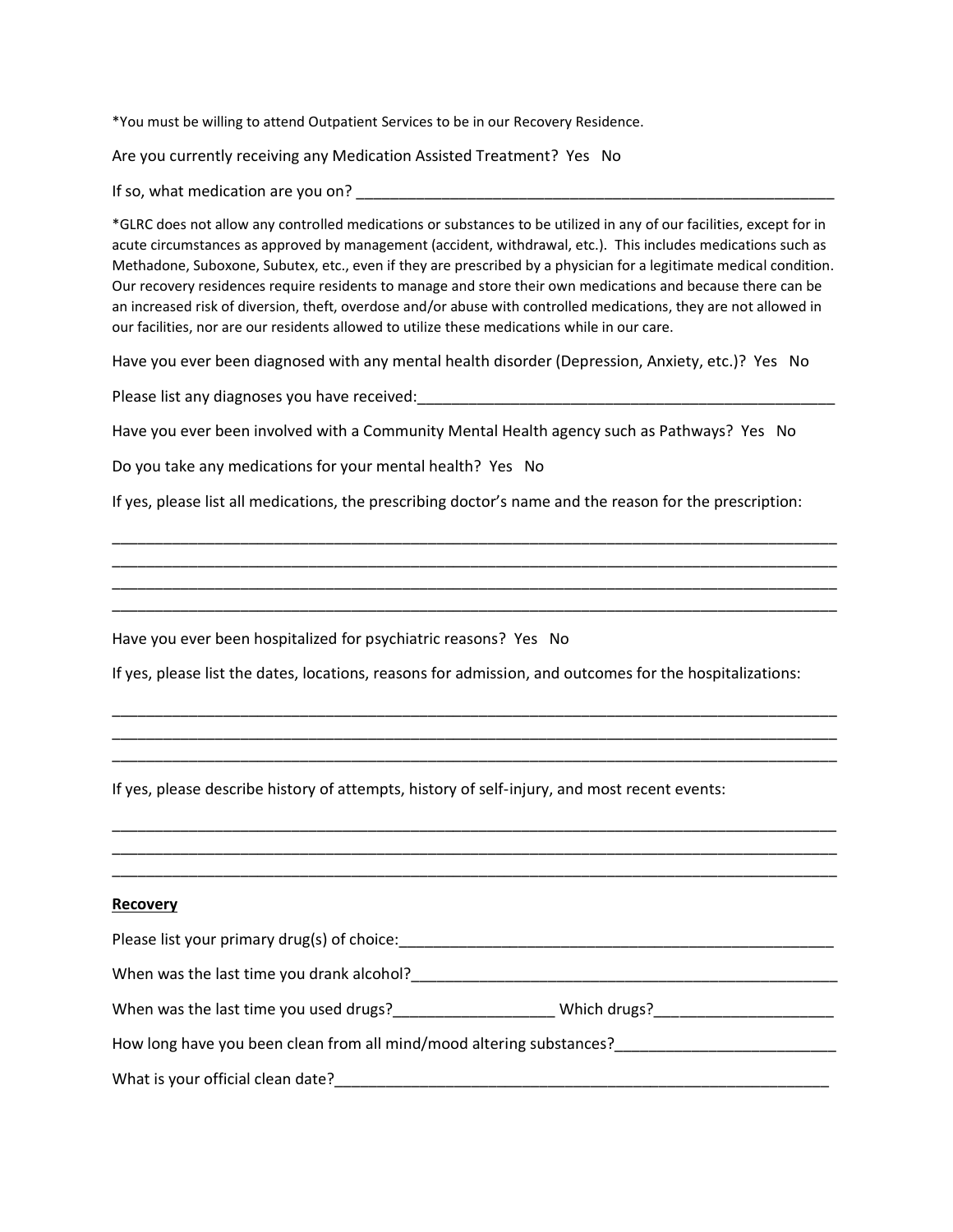| How long is the longest period of abstinence you have ever had?<br>How long is the longest period of abstinence you have ever had?                                                                                                                                                                                          |
|-----------------------------------------------------------------------------------------------------------------------------------------------------------------------------------------------------------------------------------------------------------------------------------------------------------------------------|
|                                                                                                                                                                                                                                                                                                                             |
| Have you ever relapsed? Yes No If yes, how many times?___________ Date of last relapse:__________                                                                                                                                                                                                                           |
|                                                                                                                                                                                                                                                                                                                             |
|                                                                                                                                                                                                                                                                                                                             |
| Are you willing to attend a MINIMUM of 4 meetings weekly?<br>Are you willing to attend a MINIMUM of 4 meetings weekly?                                                                                                                                                                                                      |
| Do you have a sponsor? Yes No How often do you talk/meet with your sponsor?_________________                                                                                                                                                                                                                                |
| Do you have other recovery supports? Yes No How often do you talk/meet with them?                                                                                                                                                                                                                                           |
| Have you worked the steps with a sponsor? Yes No Working on it                                                                                                                                                                                                                                                              |
| Are you involved in any other recovery programs? If so, which one(s)?                                                                                                                                                                                                                                                       |
|                                                                                                                                                                                                                                                                                                                             |
| How do you feel that living in our Recovery Residence will support your overall goals for your life and                                                                                                                                                                                                                     |
| If you are not accepted for admission into our Recovery Residence, what is your back up plan? (Please                                                                                                                                                                                                                       |
| keep in mind that not everyone is accepted so it is crucial that you have a back-up plan on where you                                                                                                                                                                                                                       |
| Is there anything else you would like us to know about you that you believe would be useful for us in<br>determining your admission to our Recovery Residence? __________________________                                                                                                                                   |
| I have read and honestly answered all of the material on this application. I have also read the 'Rules for<br>Recovery Residence' form and clearly understand what is expected of me if I am accepted for admission.<br>I am applying for housing so I can continue working on myself to obtain stable, long-term recovery. |
| <b>Applicant Signature</b><br>Date                                                                                                                                                                                                                                                                                          |
|                                                                                                                                                                                                                                                                                                                             |

Counselor Signature (if applicable) Date